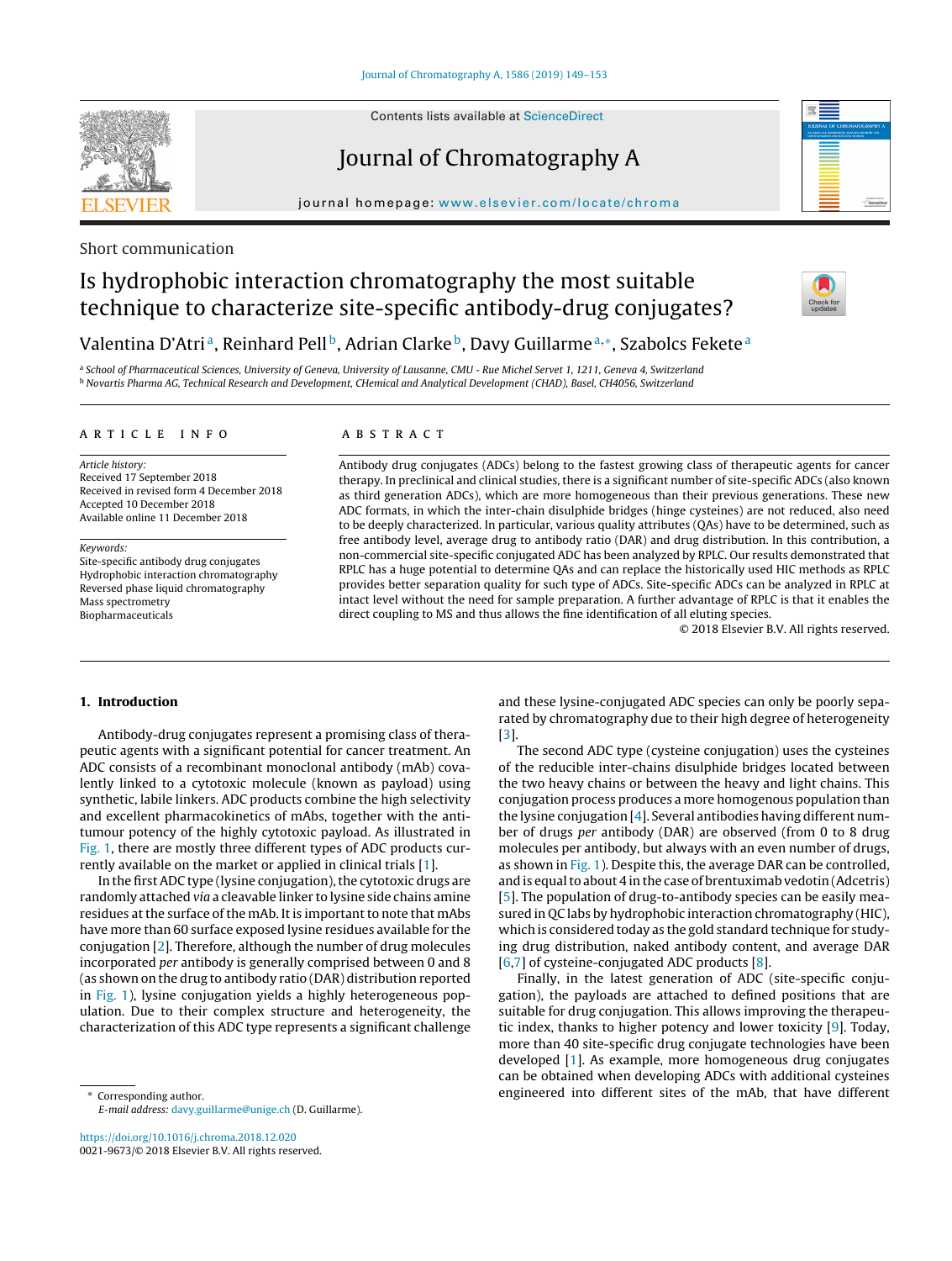<span id="page-1-0"></span>

**Fig. 1.** Schematic description of the first (lysine conjugation), second (hinge cysteine conjugation) and third (site-specific conjugation) types of ADC products. The theoretical DAR distribution of the three ADC types was also highlighted.

solvent accessibility and local charges [\[10,11\].](#page-4-0) These products theoretically have a near-uniform stoichiometry of cytotoxic molecules attached per antibody molecule without disruption of inter-chain disulphide bonds (average DAR of near 2 or 4, depending on the number of engineered cysteines per antibody molecules, as illustrated in Fig. 1). However, in practice, the DAR distribution of these ADCs can be more heterogeneous, due to differences in payload accessibility to the mAb structure and possible artefacts duringADC synthesis (protecting groups not cleaved) [[12\].](#page-4-0) Even if site-specific ADCs have a simplified composition, they still require strict control during manufacturing to ensure batch-to-batch reproducibility.

To the best of our knowledge, HIC is still considered in the industry as the method of choice for the analysis of intact site-specific ADCs under non-denaturing conditions. In this contribution, we highlight that RPLC can provide a better solution than HIC for the analysis of intact site-specific ADCs, including the determination of average DAR.

#### **2. Experimental**

#### 2.1. Reagents and materials

Water and acetonitrile (ACN) were UHPLC-MS grade and purchased from Biosolve (Valkenswaald, Netherlands). Trifluoroacetic acid (TFA, > 99%), formic acid (FA, > 99%), ammonium sulfate, sodium dihydrogen phosphate and disodium hydrogen phosphate were purchased from Sigma–Aldrich (Buchs, Switzerland). Rapid<sup>®</sup> PNGase F (non-reducing format) enzyme was purchased from New England Biolabs Inc. (Ipswich, MA, USA). Reaction buffer for Rapid® PNGase F deglycosylation was provided together with the enzyme.

Site-specific cysteine conjugated monoclonal antibody drug conjugate was kindly provided by Novartis Pharma AG (Basel, Switzerland).

#### 2.2. Sample preparation

N-deglycosylation of ADC product was performed by incubating  $15.2 \,\mu$ L of site-specific cysteine linked ADC JBH-492 (16.47  $\mu$ g/ $\mu$ L),

24.8 u L of water and 8  $\rm \mu L$  of "5X Rapid PNGase F Buffer" at 75 °C for 5 min. Then, 2  $\mu$ L Rapid PNGase F enzyme was added and the mixture was incubated at 50 ℃ for 10 min. Final sample concentration was 5  $\mu$ g/ $\mu$ L.

#### 2.3. Instrumentation and columns

LC measurements were performed using a Waters Acquity  $UPLC^{TM}$  system equipped with a binary solvent delivery pump, an auto-sampler and fluorescence (FL) detector. Data acquisition and instrument control were performed by Empower Pro 2 software (Waters). Retention and resolution modeling was performed with DryLab® 4 software (Molnár-Institute, Berlin, Germany).

RPLC-MS analyses were acquired with an ACQUITY UPLC system (Waters, Milford, MA, USA) equipped with a binary pumping system, a fixed loop injector, and coupled to a fluorescence detector (FD) and an electrospray time-of-flight mass spectrometer (Waters  $Xevo^{TM} Q-ToF$ ) operating in the positive ion mode. Capillary voltage was set to 3.0 kV, sample cone voltage to 30V, source temperature to 150 $\degree$ C, desolvation gas temperature to 500 $\degree$ C and gas flow to 1000 L/h. Acquisitions were performed in the  $m/z$  range of 500–5500 with a 1 s scan time. The instrument was calibrated using the singly charged ions produced by a 2 g/L sodium iodide solution in 2-propanol/water (50/50 v/v). Data acquisition and analysis were performed with MassLynx 4.1 (Waters). Deconvolution was performed by manual identification of multiply charged series components, by setting 0.1 Da as the resolution between data points when the electrospray spectra were transformed onto a molecular mass axis. Lowest/highest molecular mass, which the algorithm considered for the peak series were set to 145–155 kDa.

MAbPac RP 2.1 mm x 100 mm  $(4 \mu m)$  and MAbPac HIC-10  $4.6\,\rm{mm}$  x 100 mm  $(5\,\rm{\mu m})$  columns were purchased from Thermo Fisher Scientific AG (Reinach, Switzerland). BioResolve RP mAb Polyphenyl 2.1  $\times$  100 mm (2.7  $\mu$ m) column was kindly provided by Waters (Milford, MA, USA).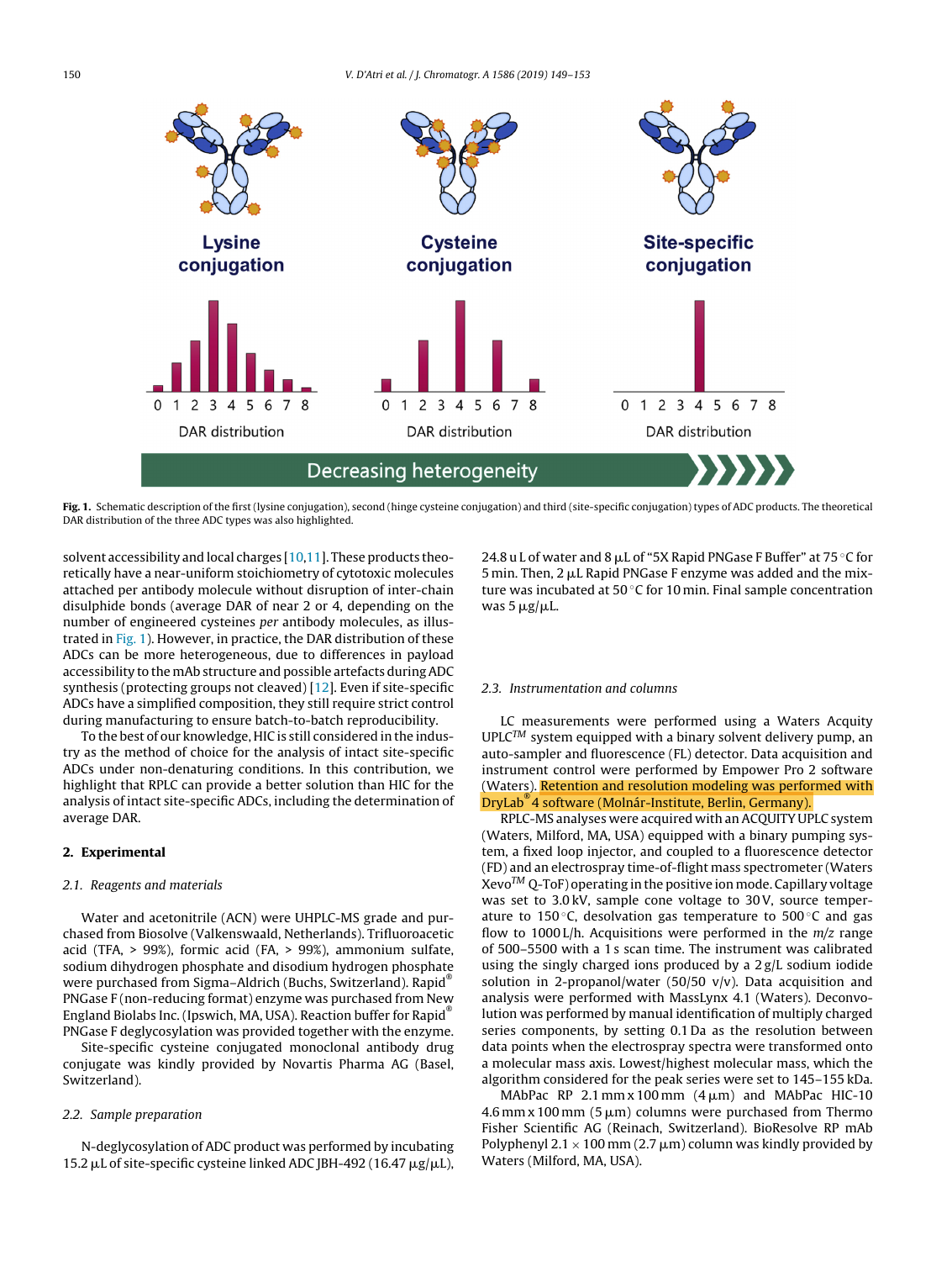#### <span id="page-2-0"></span>2.4. Chromatographic conditions

For the RPLC measurements, the mobile phase "A" consisted of 0.05% TFA+ 0.05% FA in water, whereas the mobile phase "B" was 0.05% TFA + 0.05% FA in ACN. Preliminary studies were performed to evaluate the impact of the TFA/FA ratio on chromatographic performance with the purpose to decrease the TFA concentration as much as possible to improve MS sensitivity. Linear gradients were run from 25 to 50% B with different gradient times (steepness) at a flow rate of 0.3 mL/min. Based on the initial runs, resolution maps were generated by retention modeling software and the gradient program was optimized. A gradient from 30 to 46% B within 10 min provided the highest resolution and was thus applied for our experiments. Recovery and possible on-column degradation of mAb and ADC samples may depend on mobile phase temperature [\[4,13\],](#page-4-0) and therefore its impact was also studied. It was found that working at  $T = 60^{\circ}$ C gives appropriate recovery and peak shape, moreover no sample degradation was observed within the analysis time at such temperature. Fluorescence detection was carried out at excitation of 280 nm and emission at 350 nm. Sample injection volume was 1 µL. The RPLC conditions were developed on the MAbPac RP column, but the BioResolve RP mAb Polyphenyl offered the same quality of separation and could thus be considered as an alternative column.

For the HIC measurements, the mobile phase "A" consisted of 1.5 M ammonium sulfate containing 0.1 M phosphate buffer, while mobile phase "B" was 0.1 M phosphate buffer. The mobile phase pH was set to pH = 7, by adjusting the ratio of sodium dihydrogen phosphate and disodium hydrogen phosphate. The separations were performed on the MAbPac HIC-10 column operating at 1 mL/min flow rate. First, linear gradients were run from 0 to 100% B at different gradient steepness and then, the gradient program was optimized on the basis of retention modeling. It was found that a gradient from 25 to 75% B provides the best separation. To be comparable with the RPLC separation, a gradient time of  $tG = 10$  min was finally set. Ambient mobile phase temperature was applied and 2  $\mu$ L sample was injected.

#### **3. Results and discussion**

#### 3.1. RPLC vs. HIC

Among the various liquid chromatographic modes, HIC is considered as the reference technique to separate the different populations of ADC molecules that differ in the number of drugs per antibody (DAR) species [[14,15\].](#page-4-0) By using HIC, both the average DAR and the DAR distribution can be determined for conventional cysteine linked ADCs [[4,7,8,16–18\].](#page-4-0) Alongside HIC, RPLC can also be a powerful tool for the separation of DAR species of reduced ADC samples (light chain and heavy chain related species) [\[4,19\].](#page-4-0) The main difference between HIC and RP is that proteins maintain their native structure via intra-molecular forces in HIC conditions, while they are denaturated under RP conditions. Since RPLC employs harsh conditions (i.e. mobile phase with acidic additive, organic modifier, and elevated temperature) there is also a risk of oncolumn degradation. In this context, HIC is routinely used [[20\],](#page-4-0) and its industrial significance has been growing. Indeed, HIC is considered the best option for the analysis of conventional cysteine linked ADCs, as the non-covalently connected mAbs (and ADCs) preserve their conformation and do not dissociate into their subunits (heavy and light chains). On the other hand, in many cases HIC does not have sufficient resolution to separate positional isomers at the protein level, and due to the high mobile phase salt concentration, MS hyphenation is only feasible with 2D-LC by using a desalting step for analysis in the second dimension [[21\].](#page-4-0) Because of the lim-



**Fig. 2.** RPLC and HIC separation of site-specific cysteine linked ADC sample spiked with 10% unconjugated mAb. Chromatographic conditions are described in Section 2.4.

ited kinetic efficiency of HIC, the separation of other than native cysteine linked ADC species is challenging. In this study, our purpose was to illustrate the benefits of RPLC compared to HIC when analysing heterogeneous population of a site-specific cysteine conjugated ADC. The aim of the developed method was: (1) separation of the unconjugated mAb from the ADC species, (2) separation of the DAR species, to determine average DAR and DAR distribution, and (3) separation of positional isomers or DAR variants – if possible.

The same method development approach was used for both RPLC and HIC. After a few preliminary (screening) measurements, the gradient programs were systematically optimized using retention modelling software. Same column length (10 cm), gradient time (10 min) and retention window were considered. Fig. 2 shows the chromatograms obtained by injecting a spiked ADC sample (containing ∼ 10% unconjugated mAb). In HIC conditions, all the ADC species co-elute and the unconjugated mAb can only be partially resolved (eluting in the front shoulder of the main peak). Conversely, in RP conditions the unconjugated mAb can be baseline separated from the early eluting DAR species. Moreover, the DAR2, DAR3 and DAR4 species can also be discriminated (see the peaks identification in Section [3.2\)](#page-3-0) and their variants were partly resolved too. The average DAR ( $DAR_{av}$ ) can be determined only on the basis of the RPLC measurement (impossible in HIC), and was equal to 3.5. DAR distribution can also be measured, which is generally not the case for conventional cysteine linkedADCs that are analysed mostly at sub-unit level (reduced ADC) in RPLC. Here - thanks to the intact level analysis - 7.4% DAR2, 37% DAR3 and 55.6% DAR 4 were found. It has to be mentioned that in our ADC sample, the linker and payload were connected via a disulphide bridge, therefore a conventional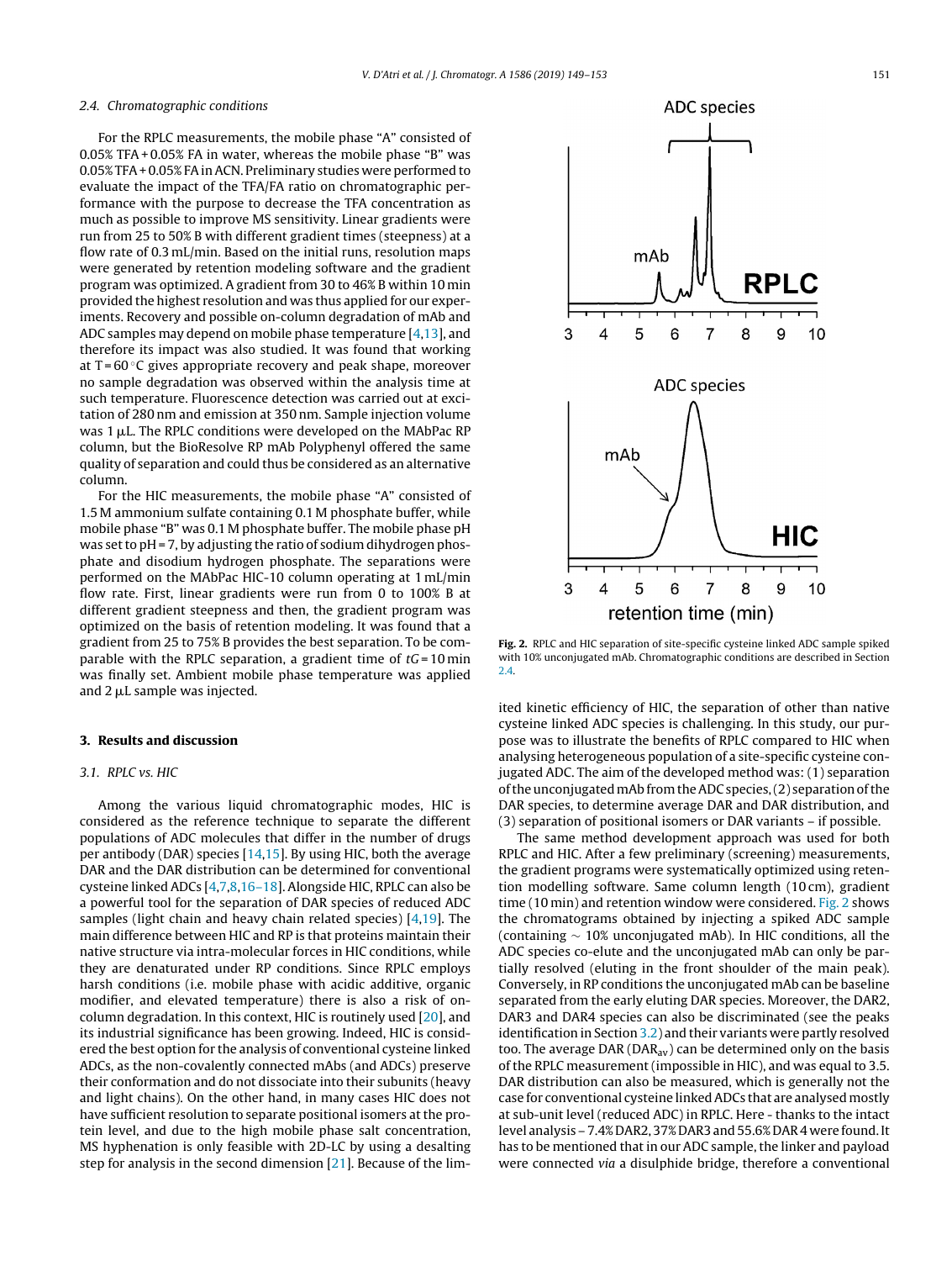<span id="page-3-0"></span>

**Fig. 3.** RPLC-MS analysis of site-specific cysteine linked ADC sample spiked with 10% unconjugated mAb, with associated peak assignment (left panel) and overlay of the deconvoluted mass spectra (right panel) of each variant loaded with up to 4 drug payloads.

RPLC analysis performed on reduced sample would not make sense, since it would also induce the detachment of the drug payload and thus a biased evaluation of the DAR distribution. In addition, RPLC conditions should be a priori as mild as possible (low temperature) and within the appropriate limit to avoid protein adsorption on the stationary phase. Indeed, in many cases the recovery of intact mAb and ADC species was not appropriate at temperature lower than 60 $\degree$ C [\[22\].](#page-4-0) Therefore, the effect of mobile phase temperature on recovery and degradation was studied between 50 and 80 ◦C in 5 ◦C steps. No degradation was observed in the entire temperature range (please note that gradient time was set to 10 min, therefore the exposure time was limited). However, at temperatures lower than  $60^{\circ}$ C, the recovery of both mAb and ADC dropped significantly, as compared to the peak area obtained at 80 $\degree$ C. At 60 $\degree$ C, more than 98% recovery was observed for all species, and therefore 60 $\degree$ C was selected as mobile phase temperature (probably 65 $\degree$ C would provide very similar results and therefore would also be a good choice).

Various proportions of TFA and FA ranging from 0.1%TFA to 0.01%TFA/0.09%FA were studied to improve MS sensitivity. 0.1% TFA is a commonly used additive for the analytical characterization of proteins in RPLC, since protein-TFA ion-pair behaviour results in desirable chromatographic properties, even though MS ionization could be drastically supressed by TFA [[23\].](#page-4-0) In our study, we found that the combination of 0.05% TFA+ 0.05% FA gave very similar elution profiles and comparable resolution as what can be obtained with 0.1% TFA. Below 0.05% TFA, the resolution between DAR species decreased significantly. Finally, the RP stationary phases used in this study were divinylbenzene based (MAbPac RP) and highly covered phenyl bonded silica (BioResolve) materials. Obviously, a higher TFA percentage would be required to maintain appropriate peak shape and resolution on other conventional silica based RP materials.

#### 3.2. MS interpretation

RPLC-MS analyses were performed on N-deglycosylated ADC sample (no change in retention profile between the glycosylated and deglycosylated ADC samples), by using the optimised LC conditions discussed in Section [3.1.](#page-2-0) It should be noted that the mAb sequence, drug structure and expected molecular masses of the ADC variants cannot be reported due to confidentiality reasons. However, the site-specific cysteine linked ADC consists of an IgG1 mAb having two identical light chains and heavy chains held together by disulphide bonds. Each heavy chain contains an Nterminal variable domain (VH) and three constant domains (CH1, CH2, CH3), with engineered cysteines E157C in CH1 and S380C in CH3 allowing the site-specific conjugation of the drug payloads. Regarding the hydrophobicity of the drug payloads, the distribution coefficient at pH 6.8 ( $logD<sub>pH6.8</sub>$ ) was 3.5, which is quite similar to

the distribution coefficients reported for the payloads of other commercial ADCs such as brentuximab vedotin ( $logD<sub>pHG,8</sub> = 3.5$ ) and trastuzumab emtansine ( $logD<sub>pH6.8</sub> = 3.7$ ) [\[24\].](#page-4-0) For this sample, MS assignment was unambiguously obtained with a remarkable mass accuracy in the range of 20–60 ppm, which is generally expected for intact ADC analysis performed in denaturing conditions on timeof-flight (Q-TOF) instruments  $[2]$ . As shown in Fig. 3, the five peaks related to the ADC variants were all identified as drug-loaded variants, with the major peak represented by the variant loaded with 4 drugs (noted as D4). Interestingly, positional isomers were found for species loaded with 2 and 3 drugs (noted as D2, D2 , D3 and D3 , respectively). The deconvoluted mass spectra of the five peaks related to the ADC species (Fig. 3, right panel) are noted based on the number of drug payloads linked to the ADC (2–4) and clearly highlight the mass shifts related to the addition of the drug payload. In addition, fragmentation or detachment of the drug payloads was not observed under any circumstances, thus confirming the stability of the sample under the discussed analytical conditions.

#### **4. Conclusion**

In conclusion, we have demonstrated the benefits of using RPLC vs. HIC for the analysis of site-specific ADCs having relatively hydrophobic payloads. As shown, the proposed RPLC method can be useful for QC purposes for the analysis of similar site-specific ADCs, since it allows: i) to separate the unconjugated mAb from the ADC species and quantify the amount of DAR0, ii) to separate the DAR species and calculating the average DAR and DAR distribution, iii) to eventually separate positional isomers of DAR variants.

In addition, RPLC is inherently compatible with MS, thus allowing an unambiguous identification of the peaks observed on the chromatogram, thanks to the high mass accuracy of TOF-based instruments. Last but not least, mild conditions can be employed in RPLC using state-of-the-art columns (mobile phase temperature of 60 ◦C and 0.05%TFA/0.05%FA as mobile phase additive), to avoid potential degradation of ADC species during their analysis.

#### **Acknowledgments**

Davy Guillarme thanks the Swiss National Science Foundation for support through a fellowship to Szabolcs Fekete.

#### **References**

- [1] [A.](http://refhub.elsevier.com/S0021-9673(18)31527-9/sbref0005) [Beck,](http://refhub.elsevier.com/S0021-9673(18)31527-9/sbref0005) [L.](http://refhub.elsevier.com/S0021-9673(18)31527-9/sbref0005) [Goetsch,](http://refhub.elsevier.com/S0021-9673(18)31527-9/sbref0005) [C.](http://refhub.elsevier.com/S0021-9673(18)31527-9/sbref0005) [Dumontet,](http://refhub.elsevier.com/S0021-9673(18)31527-9/sbref0005) [N.](http://refhub.elsevier.com/S0021-9673(18)31527-9/sbref0005) [Corvaïa,](http://refhub.elsevier.com/S0021-9673(18)31527-9/sbref0005) [Strategies](http://refhub.elsevier.com/S0021-9673(18)31527-9/sbref0005) [and](http://refhub.elsevier.com/S0021-9673(18)31527-9/sbref0005) [challenges](http://refhub.elsevier.com/S0021-9673(18)31527-9/sbref0005) [for](http://refhub.elsevier.com/S0021-9673(18)31527-9/sbref0005) [the](http://refhub.elsevier.com/S0021-9673(18)31527-9/sbref0005) [next](http://refhub.elsevier.com/S0021-9673(18)31527-9/sbref0005) [generation](http://refhub.elsevier.com/S0021-9673(18)31527-9/sbref0005) [of](http://refhub.elsevier.com/S0021-9673(18)31527-9/sbref0005) [antibody–drug](http://refhub.elsevier.com/S0021-9673(18)31527-9/sbref0005) [conjugates,](http://refhub.elsevier.com/S0021-9673(18)31527-9/sbref0005) [Nat.](http://refhub.elsevier.com/S0021-9673(18)31527-9/sbref0005) [Rev.](http://refhub.elsevier.com/S0021-9673(18)31527-9/sbref0005) [Drug](http://refhub.elsevier.com/S0021-9673(18)31527-9/sbref0005) [Discov.](http://refhub.elsevier.com/S0021-9673(18)31527-9/sbref0005) [16](http://refhub.elsevier.com/S0021-9673(18)31527-9/sbref0005) [\(2017\)](http://refhub.elsevier.com/S0021-9673(18)31527-9/sbref0005) [315–337.](http://refhub.elsevier.com/S0021-9673(18)31527-9/sbref0005)
- [2] [J.](http://refhub.elsevier.com/S0021-9673(18)31527-9/sbref0010) [Marcoux,](http://refhub.elsevier.com/S0021-9673(18)31527-9/sbref0010) [T.](http://refhub.elsevier.com/S0021-9673(18)31527-9/sbref0010) [Champion,](http://refhub.elsevier.com/S0021-9673(18)31527-9/sbref0010) [O.](http://refhub.elsevier.com/S0021-9673(18)31527-9/sbref0010) [Colas,](http://refhub.elsevier.com/S0021-9673(18)31527-9/sbref0010) [E.](http://refhub.elsevier.com/S0021-9673(18)31527-9/sbref0010) [Wagner-Rousset,](http://refhub.elsevier.com/S0021-9673(18)31527-9/sbref0010) [N.](http://refhub.elsevier.com/S0021-9673(18)31527-9/sbref0010) [Corvaïa,](http://refhub.elsevier.com/S0021-9673(18)31527-9/sbref0010) [A.](http://refhub.elsevier.com/S0021-9673(18)31527-9/sbref0010) [Van](http://refhub.elsevier.com/S0021-9673(18)31527-9/sbref0010) [Dorsselaer,](http://refhub.elsevier.com/S0021-9673(18)31527-9/sbref0010) [A.](http://refhub.elsevier.com/S0021-9673(18)31527-9/sbref0010) [Beck,](http://refhub.elsevier.com/S0021-9673(18)31527-9/sbref0010) [S.](http://refhub.elsevier.com/S0021-9673(18)31527-9/sbref0010) [Cianférani,](http://refhub.elsevier.com/S0021-9673(18)31527-9/sbref0010) [Native](http://refhub.elsevier.com/S0021-9673(18)31527-9/sbref0010) [mass](http://refhub.elsevier.com/S0021-9673(18)31527-9/sbref0010) [spectrometry](http://refhub.elsevier.com/S0021-9673(18)31527-9/sbref0010) [and](http://refhub.elsevier.com/S0021-9673(18)31527-9/sbref0010) [ion](http://refhub.elsevier.com/S0021-9673(18)31527-9/sbref0010) [mobility](http://refhub.elsevier.com/S0021-9673(18)31527-9/sbref0010) [characterization](http://refhub.elsevier.com/S0021-9673(18)31527-9/sbref0010) [of](http://refhub.elsevier.com/S0021-9673(18)31527-9/sbref0010) [trastuzumab](http://refhub.elsevier.com/S0021-9673(18)31527-9/sbref0010) [emtansine,](http://refhub.elsevier.com/S0021-9673(18)31527-9/sbref0010) [a](http://refhub.elsevier.com/S0021-9673(18)31527-9/sbref0010) [lysine-linked](http://refhub.elsevier.com/S0021-9673(18)31527-9/sbref0010) [antibody](http://refhub.elsevier.com/S0021-9673(18)31527-9/sbref0010) [drug](http://refhub.elsevier.com/S0021-9673(18)31527-9/sbref0010) [conjugate,](http://refhub.elsevier.com/S0021-9673(18)31527-9/sbref0010) [Protein](http://refhub.elsevier.com/S0021-9673(18)31527-9/sbref0010) [Sci.](http://refhub.elsevier.com/S0021-9673(18)31527-9/sbref0010) [24](http://refhub.elsevier.com/S0021-9673(18)31527-9/sbref0010) [\(2015\)](http://refhub.elsevier.com/S0021-9673(18)31527-9/sbref0010) [1210–1223.](http://refhub.elsevier.com/S0021-9673(18)31527-9/sbref0010)